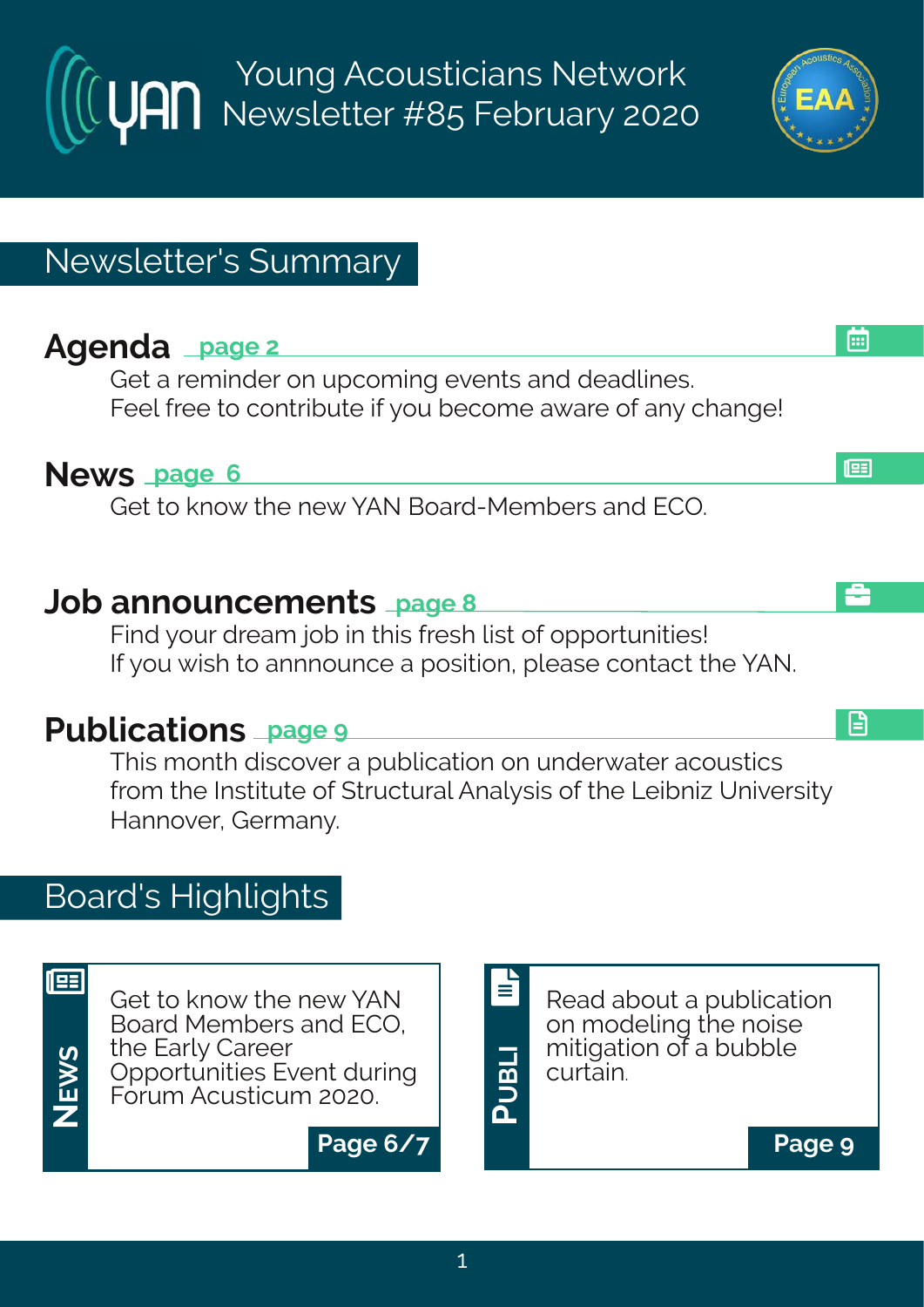### Yt gsq mk#Jzi r xw

#### Ki f wev  $\#575$

 $6 <^{\circ}$  #246 $>^{\circ}$  # #Rih}re#7575# #Rihmoiverier#Hsrjivirgi#sr#(xvygxyvep#}req mgw#erh# Zm/vsegsyworgw&Setspr#Nep

 $6 = x$  #24776 $x$  # JSTWR (# # i whar w#sv#Ssmwi#N' hygmk#Rexivmepw#erh# xvygxyviv#Fgxnsr# Kmep#zirx \$Hsmot ve#Us wykep

75<sup>x</sup> # #Uyfprop# svowlst # #Merhw2sr # svowlst # iwwm3Kpswhne1#Y (F

7: \* # # Liv f prop # svowl st # # nknownex wsr # si# Y of er#Ssnwi# erh# syrh# m # e# # q ew # Sexwsr 3# (mnket svi # mnket svi

#### Reval #575

- 6;  $\frac{\times}{4}$ #246 $\lt$   $\frac{\times}{4}$  #HHZUG#7575# #N xi vrexms rep#Hsrjivirgi#sr#Zsmgi#Ul} wmspsk }#erh# Grsnq i gler rom wost virsf pi #K ver gi
- 6:  $\frac{1}{2}$  #246> $\frac{1}{2}$  # FLF#7575# #9: 3FFrrvenstiva er#Hsrjiviraj#sr#Fasywwmonw3AMerrsziv#  $L$  i va er  $\}$

86 \*\* # PFS#NL 2ZF#Zm/vs2 Fgsywwongw#Rewwivgpeww@AQmzivtssp1#Yrmah#Pmnkhsq

#### <u>Ft vng#7575</u>

75<sup>x</sup> #2479<sup>x</sup> # #KF#7575# #Kswq #Fqywxmogyq 3#Q sr #Kwergi

7=  $\frac{d\pi}{dx}$  # # Fray worod ex # 575 # # 3 wh # Hexeper # Hsrkvi www.bi # Frasy woron w3 ¥ erx # Hykex # hip # Zepp w# tem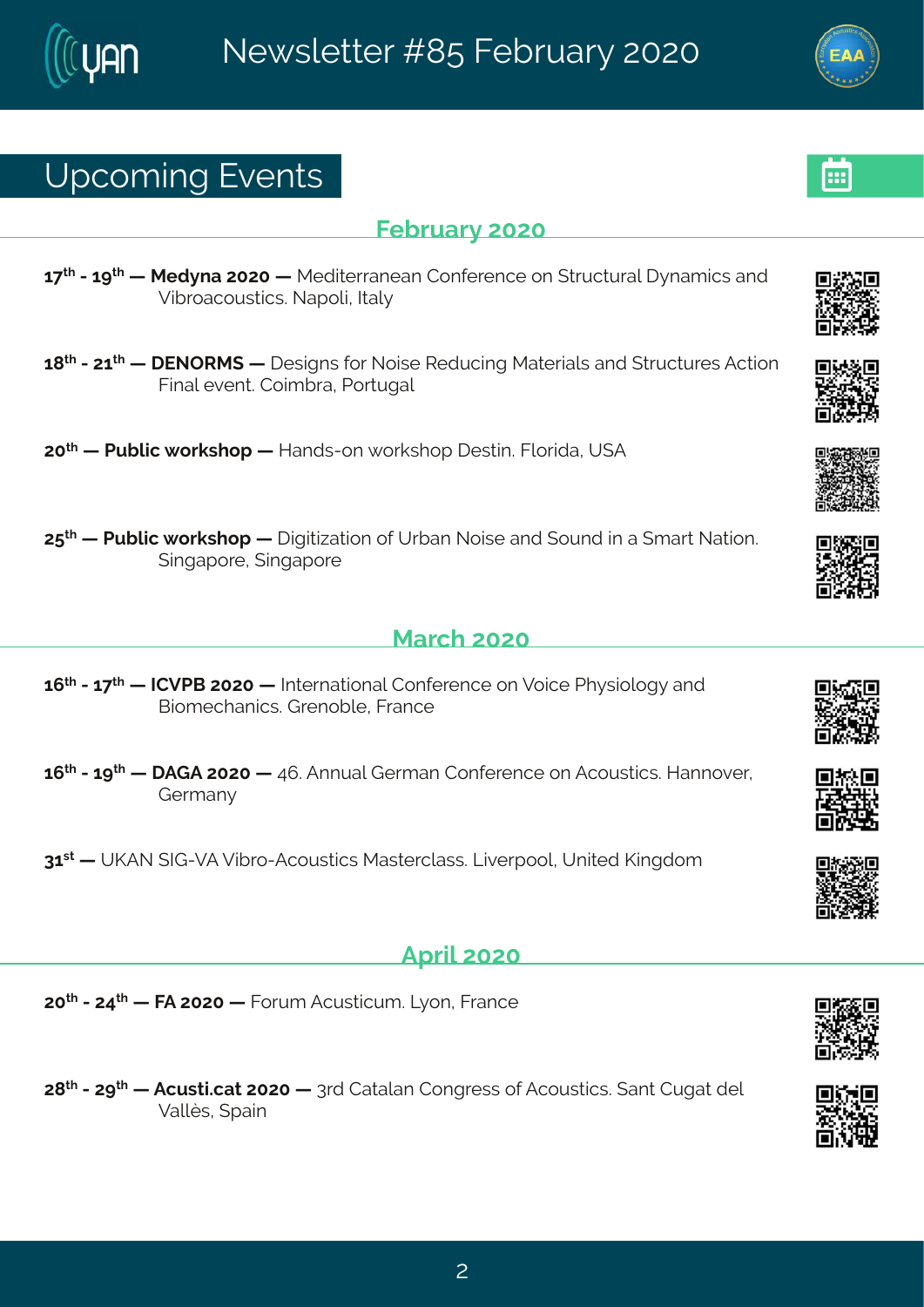### Yt gsq mk# i ehpni w

#### K f wev  $#56$

65<sup>x|</sup>#||#FHTY(XNHI(#7575#||#NSF#FHTY(XNHI(3#Hliwxiv1#Yrmxih#Pmnkhsq3# Ff wwegx#wyf q mwnsr

65<sup>x</sup> # # MF#7575 # # } q t swm, q # sr # M} h vseqsy ww.on w \$ Q f e # Usper h 3# Ff wwegx#w f g mwnsr

68<sup>x</sup> # #HHF((U#7575# #Nixivrexmsrep#Hsrjivirgi#sr#Fgsywwmogw.#(tiigl#erh#nkrep# Uvsgiwwnk 36Gevgipsre#ttem 3Uet iv#w fg mwnsr

 $68^{\text{nd}}$  # #HHF ((U#7575# #Nixivrexnsrep#Hsrjivirgi#sr#Fgsywxnogw #(tiigl#erh#nkrep# Uvsgiwwn k3KGevgipsre#(tem 3Fyx) sw#ikmwwexmsr

6 < <sup>x</sup> # #GSFR#7575# #Gepxng2Ssvhng#Fgsywxngw#Riixnnk 3#Twps1#Ssv{e}3# Uet i v#wyf q mwnsr

7><sup>x</sup> # #F q ywxmge #7575 # # Ni wner #F q s yww.ngw #H s r k vi ww. \$ K evex # U s w y k en \$ # Ff wwegx#w f g mwnsr

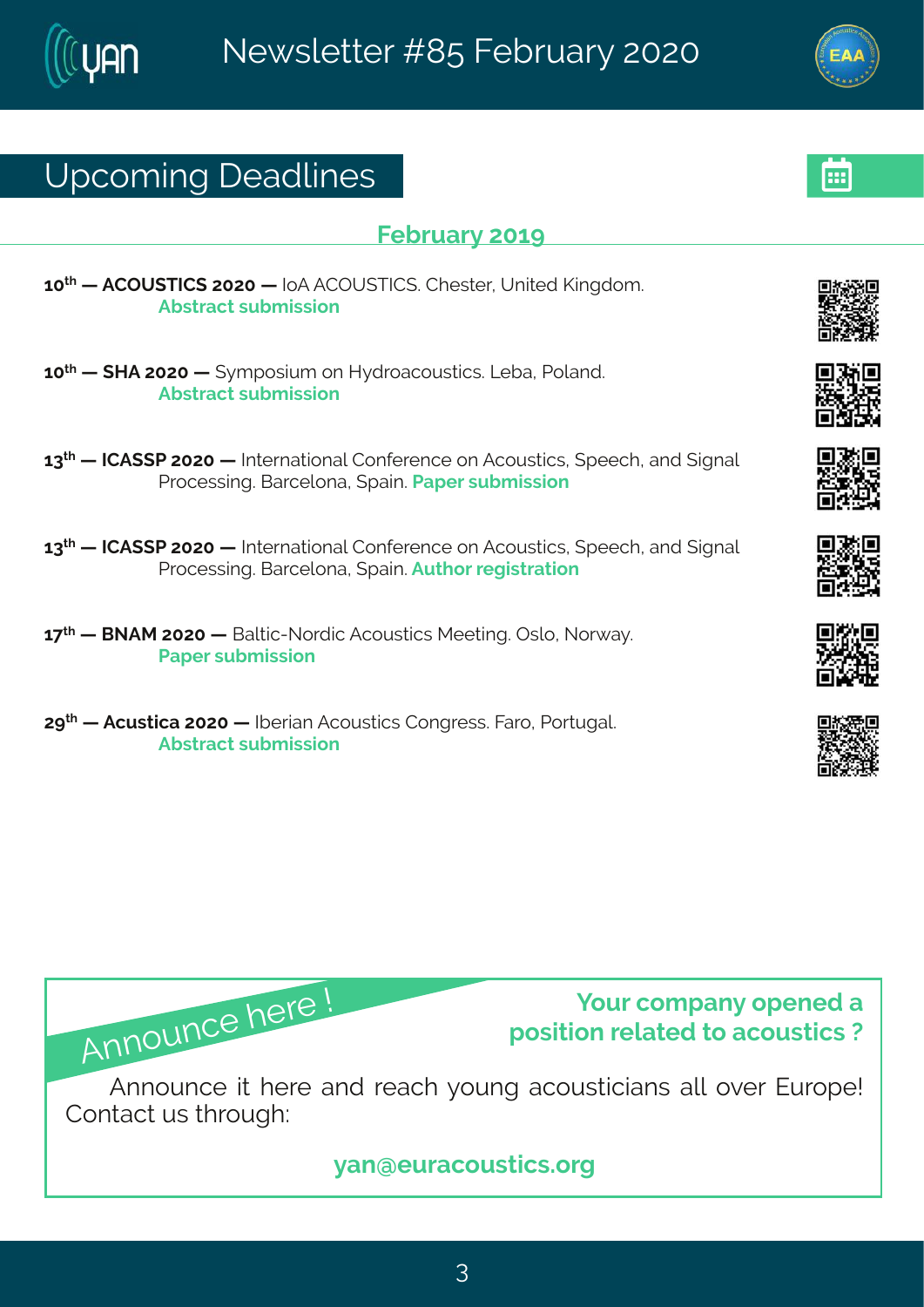# Yt gsq mk# i ehpni w

#### $Revol$  #56>

6:  $\frac{1}{4}$  # # xi vrsm i #7575 # # Nixi vrexms rep# Hsrkvi ww#erh#lltswmxms r#sr#Ssmwi# Hsrxvsp# Jrkmii wmk3#isyp#Psvie3Ffwwegx#wfgmwnar

 $6 <$ <sup> $\frac{1}{4}$ </sup> #KF#7575# #Kswa #Favwwmova 3KQ sr #Kverai 3# Uet i v#w f q mwnsr

78<sup>x</sup> # # MF#7575 # # } q t swm, q # sr # M} h vseq sy ww.on w \$ K f e # Usper h 3# Uet i v#w f q mwnsr

7; <sup>x</sup> # #Vymx# vsriw# #F# }qtswmyq#sr#Ssmwi#γsq#YF(w4YFZw&tJewnw#Kvergi3# Uet i v#w f a mwnsr

7<<sup>x|</sup> # #FHTY(XNH(#7575# #NSF#FHTY(XNH(3#Hliw-iv1#Yrmxih#Pmnkhsq 3# Uet i v#w f q mwnsr

86 \*\* # FLF#7575 # #9; 3FFrryep#Livq er#Hsrjivirgi#sr#Fgsywwmgw \$Merrsziv # Livger} 3 Let i v#w f g mwnsn

86W# #NISZM#7575# #Nixivrexmsrep#(x)vmer#Ssmwi#Zmfivexmsr#erh#Mewlriww#Hsrkviww3# Lve~#Fyww.me3Llet iv#wfqmwnsr

86 \*\* #HHGJS#7575# #Hsrkviww#sr#Ssmwi#ew#e#Llvfpond#Miepol#Llvsfpig 3#xsqolspout# ({ i hi r 3 Let i v#w f q mwns r

86 \*\* #Mie vm k #m # smvi # #HiQ F# yqqiv# glssp#757534Q sr #Kvergi3# W knowexpar# i ehpmi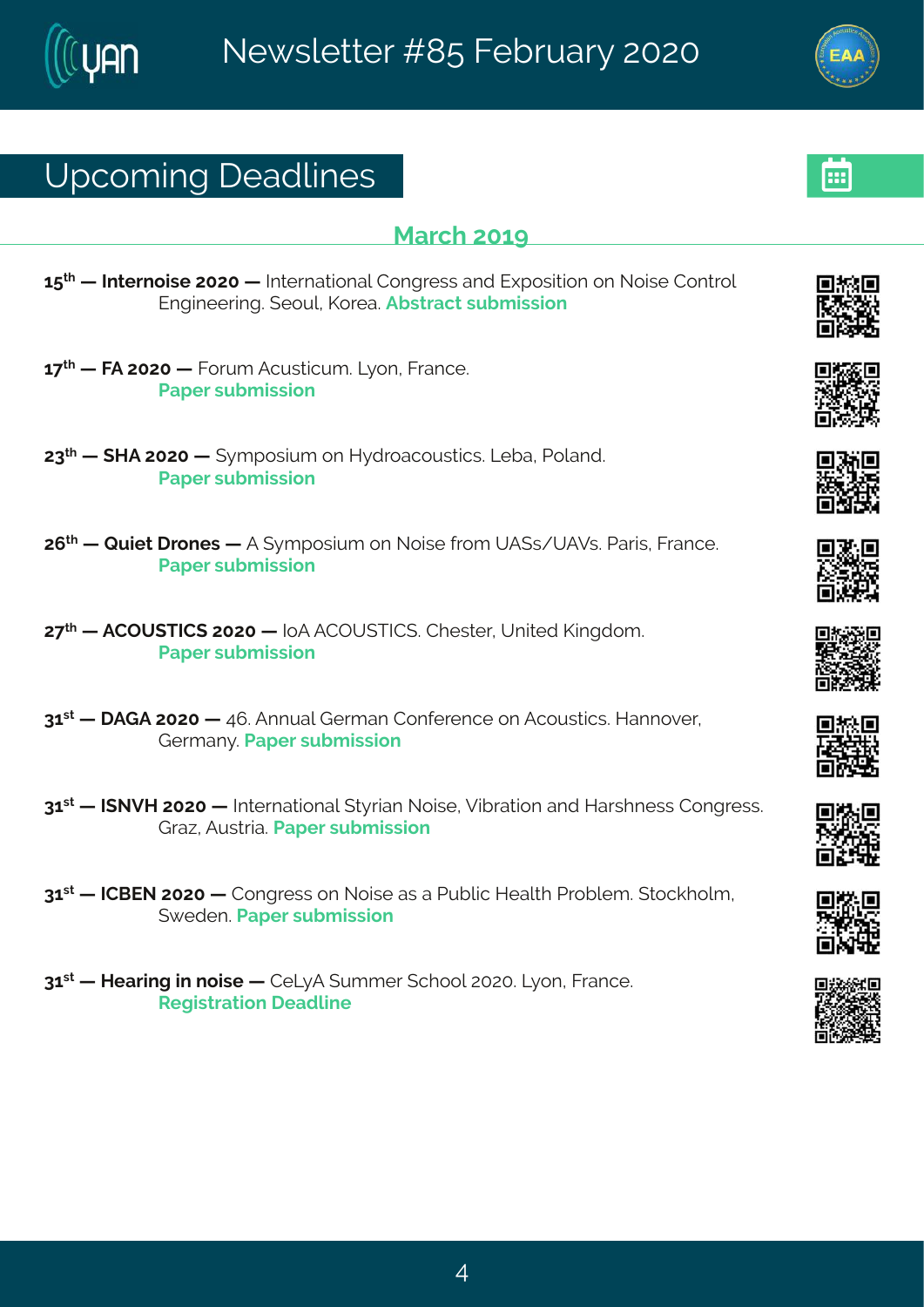Ft vm2 56>

6: xi # #F qywxnge #7575 # # Nii wner #F qsywxngw #Hsrkviww & Kidswykep \$# Uet i v#w f q mwnsr

79<sup>x</sup> # #NHYF#7575# #Nxivrexmsrep#Hsrjivirgi#sr#Yrhiv{exiv#Fgsywwmqw # (syxleqtxsr14Yrmah#Pmnkhsq3#Jetiv#wyfqmwnsr

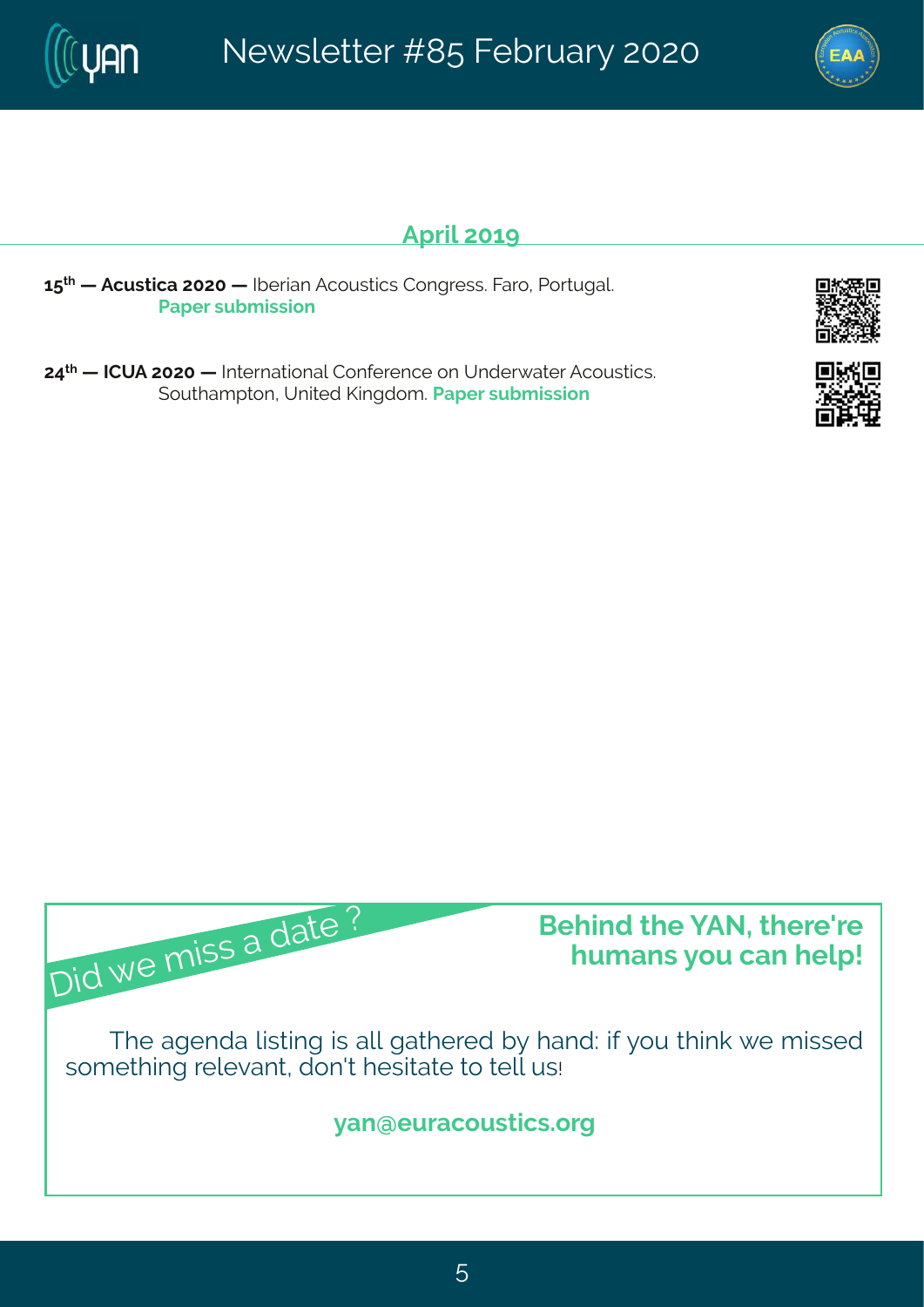



193

### **News**

#### **New board members!**

The board of the YAN constantly evolves, getting new members and saying goodbye to others after a while. Recently, the board has gotten two new members: Elie Abi Raad and Theo Cavalieri, which we introduce to you today.

The YAN has plenty of projects and is **always looking for more people** to join the adventure and help us make them happen. If you want to try helping the acoustics community, be involved in international collaborations and get hands-on experience in driving challenging projects, contact us!

#### **About Théo**

Hi! I am Théo, 25, and current board member of the YAN.

I grew up in the countryside near Avignon, in southern France, where I stayed for the most part until



high-school. During those years, I've developed an interest into making music using computers. It helped me understand the link between the design of audio signals and the underlying maths and physics of acoustics. At this point I was determined to pursue graduate studies. Then, I first took a BSc in engineering sciences, followed by a MSc of research in acoustics. Currently in the last year of my PhD at LAUM, France, I work on numerical modelling of anisotropic and graded porous media.

In the past few years, I had the opportunity to participate in different scientific events since the LAUM has a significant impact on French and European research in acoustics. I always try to integrate myself into the different communities, and to give a hand to organising committees.

This is also why I joined the YAN in the middle of last year, in order to help at organising events and enhance the interactions within the community.

Moreover, I currently am one of the cochair of the YRAM (Young Researchers in Acoustic Metamaterials) association, through which we have organized two conferences, in Spain and Italy. It is called SAM (Symposium on Acoustic Metamaterials) and aims at fostering the interaction of young researchers in the topic, with the help of the DENORMS Cost Action.

Otherwise, I am passionate about nonlinear multi-objective optimizations, and everything number-related; per se, online tactical shooters video games, learning digits of pi and speedsolving the Rubik's cube etc. So, it's no small thing to say that I am an overall nerd.

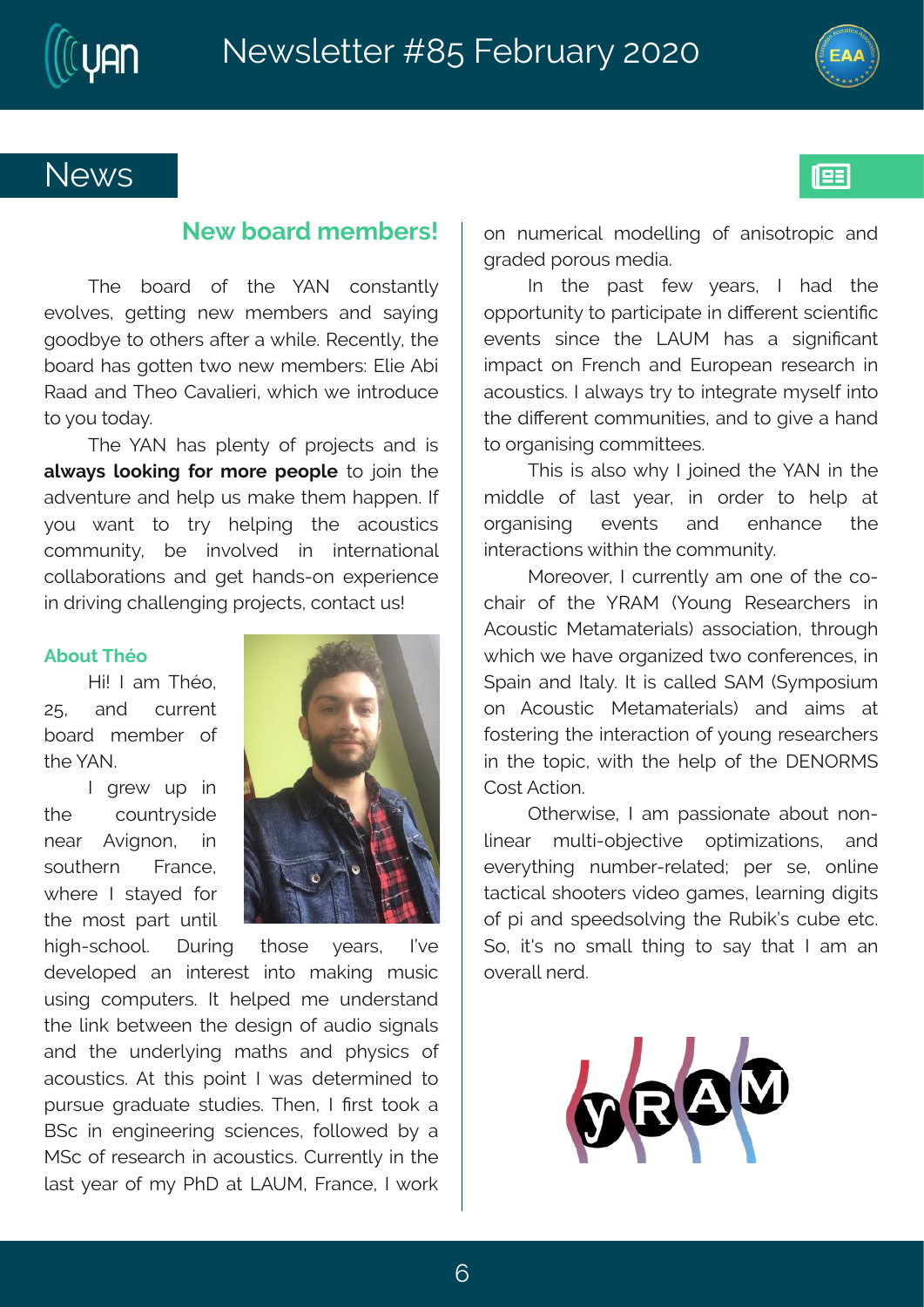



193

### **News**

#### **About Elie**



Elie Abi Raad got his Bachelor's in Mechanical Engineering at the American University of Beirut (Lebanon) in 2015 and his Masters in Mechanical Engineering with a focus on Acoustics at the Université Paris-Saclay (France) in 2017.

He is currently doing his PhD and working as a research assistant at the Institute for Technical Acoustics in Aachen, Germany. His research focuses on the vibroacoustics of Ultrasonic Welding: using the airborne and structure-borne sound to analyse and understand the process. Outside of work, Elie spends time with music, boxing, and chess. He has been part of the YAN team since October 2019.

#### **ECO - Early Career Opportunities**

During Forum Acusticum 2020, April 20th-4th, the YAN and its partners will organise a number of events. Particularly, in collaboration with the Early Career Special Interest Group of the UK Acoustics Network, we will organise ECO. This Early Career Opportunity event will allow acousticians looking for job opportunities to meet academics and companies with open positions.

More info on registration and special date will be communicated soon.

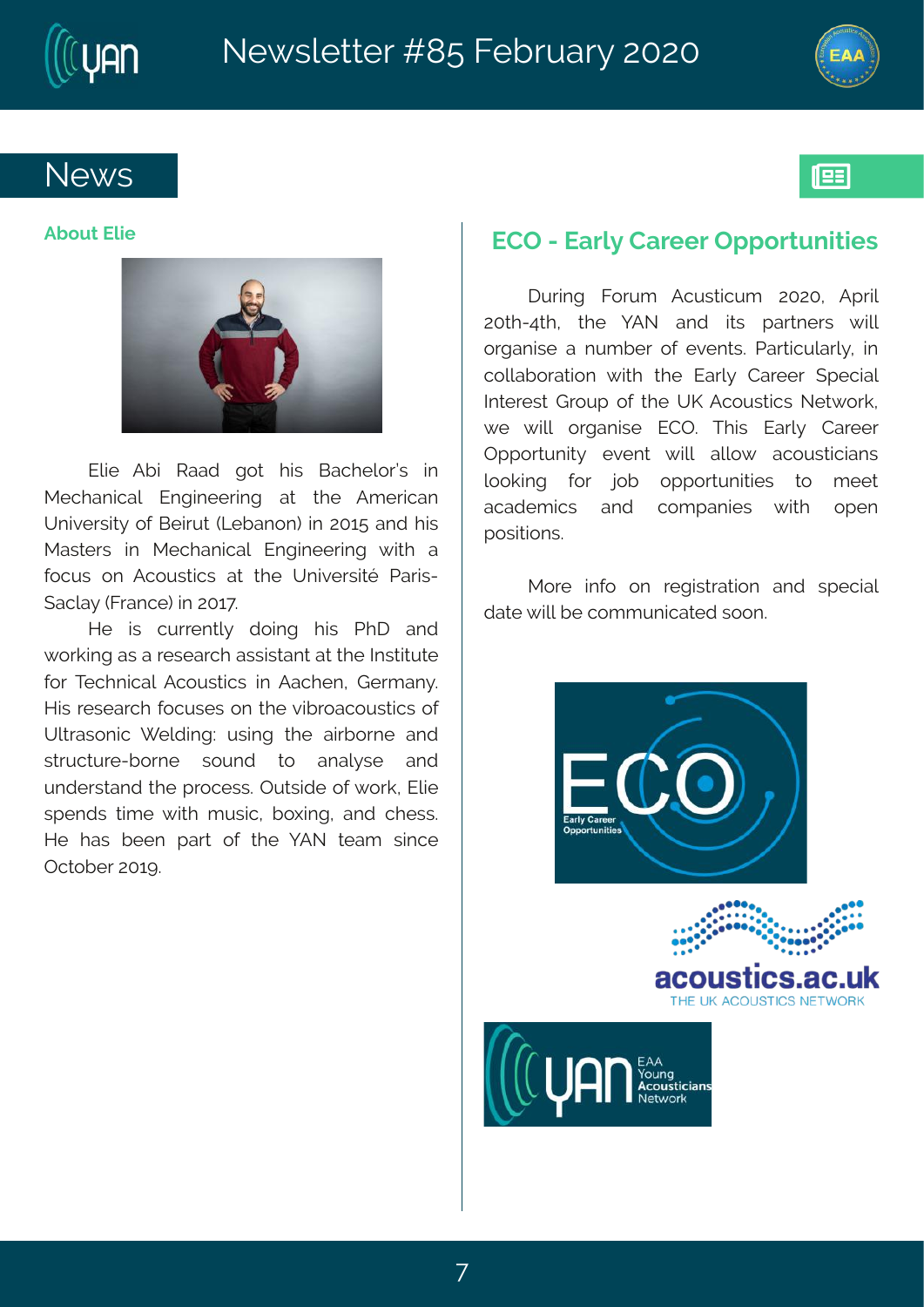### Osf#Frrsyrgiqirxw

Jrzmsrgirxep#Hsrwypxerx#Ssmwi#Jrkmiiv.14Zme#Hsrwypxerq}3#iw#Gwmlkjsvh1# Ssxxmkleq wimit#Yrmah#Pmnkhsq 3# I i ehmi  $\frac{2}{3}$ i f wev} #6#7575

Uvm grine pf Figsy ward with the review of principle in the real in wait with real numbers of 3

(irmsw#X glrmgep#TRgiw#Jrzmwsrq irxep#Lwsxigxmsr.#Pmwopiiw#Hsyrgm@AMyhhiwnPiph# Yrmih#Pmkhsq 3

Hsrxvsc#Jrkm\_iiv#sv#Gvmchm.k#Fo.svwxmouw1#Fttpvw3#WvfÔ#ttem=3

Fgsywangw#Jrkmiiv#Xirrigs3#Wjfrmo1#Usperh3

Ssmvi 1Fgsywngw terh 4Z rh vexmarw 4Xieq #Qiehiv 4AV INSR moer 4A dep} 3

Wijivirx#Rixlshiw#Fgsywxmuyiw#mn#Kvirgl.1#TSJWF?#Kvirgl#Fivswtegi#Qef3# Fyzi vkri 2 W Ûri#Fpt i w#K vergi 3

Fasywangep#lrkmiiv#Fxpew#Hstas#Lvsyt3#Frx{ivt#Gipkmyq3

I i zipst q i r x#l r k m i i v#Fgsy wxngw #G ws wi#L vsyt 3#Gipk vehi#My wwwe83

lizipstqirx#lrkmiiv#sv#Fqsywxmq#tirwsww1kRJI2JQ@#ntrwfw.qo1#Fywxwme3